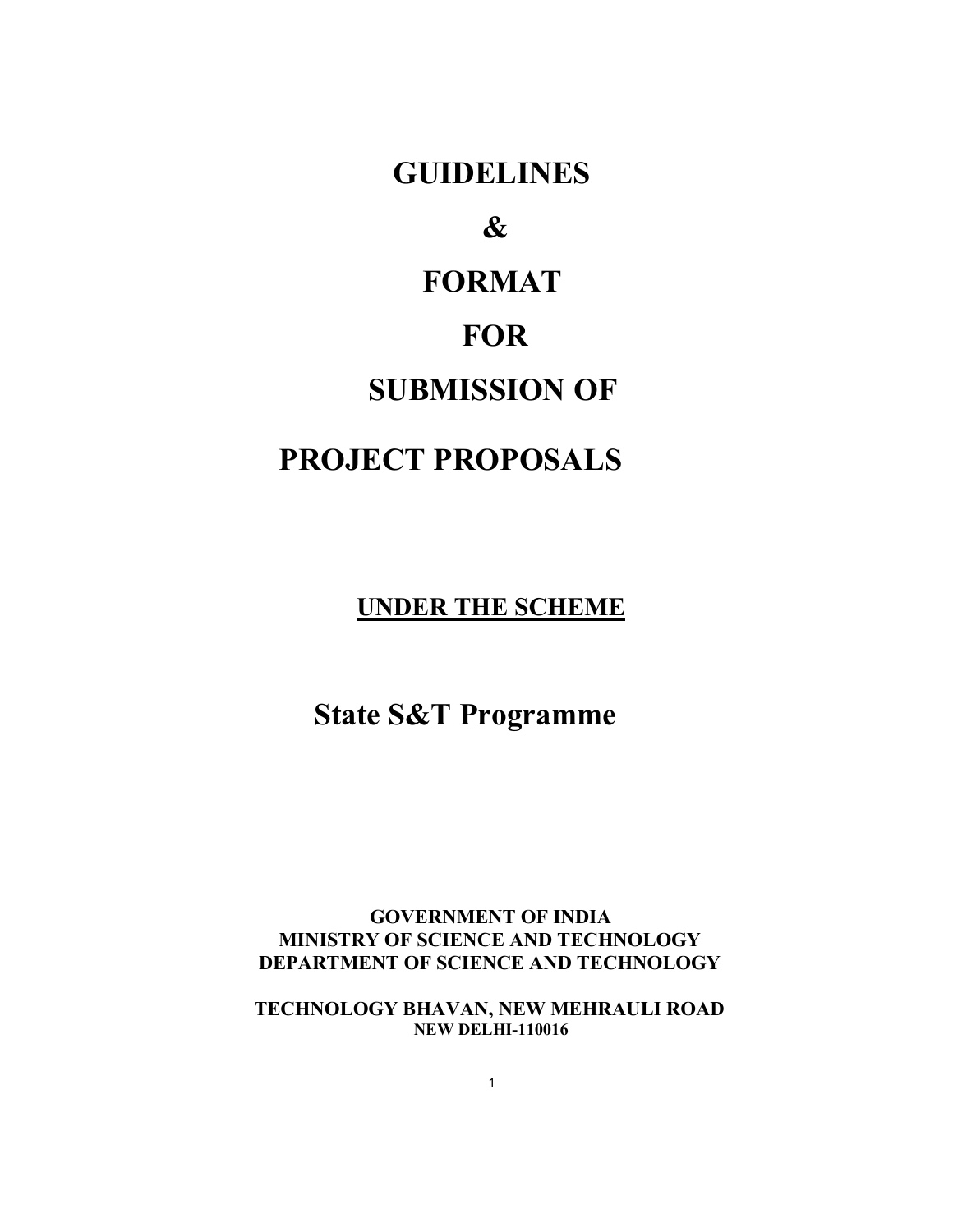# **Programme on "Assistance for Development of State S&T Councils"**

# **1. IN RETROSPECT:**

The initiative to establish State Councils for Science & Technology was first taken in 1971 when the then Minister for S&T and Chairman, National Council for Science & Technology (NCST), Shri C Subramanium wrote to Chief Ministers of all the States stressing that irrespective of large investments of the Central Government in S&T in various sectors and institutional infrastructure, the Central S&T Agencies must take the States along if the development goals are to be attained. By the end of Fifth Five Year Plan, Karnataka, Kerala, Uttar Pradesh and West Bengal were the four States, who had established their State S&T Councils. While these few States responded to the idea of State S&T planning & promotion, it became clear that a sustained effort was needed to establish and develop the State Councils for Science & Technology.

As a result, the process of impetus for State level planning and Promotion of Science & Technology began in the Sixth Five Year Plan (1980-85) and continued through the subsequent Five Year Plans.

### **2. CURRENT STATUS:**

As a result of catalytic role played by DST and support received from the Planning Commission and States/UTs, a stage has reached when State Councils have been set-up in all the States and UTs. Several States have also formed a separate Department of Science & Technology and /or S&T Secretariat. These State Councils are normally chaired by Chief Ministers of respective States or by an eminent scientist. All States and Union Territories by now have established their State level S&T structures and formulated their Five Year and Annual S&T plans.

### **3. DST'S ROLE:**

The Department of Science & Technology (DST), GOI, played a catalytic role by facilitating the State Governments in establishing and developing the State Councils on S&T and by providing support for their technical secretariats. Concurrently DST (GOI), in collaboration with respective State Councils, organized all India thematic seminars/workshops whose recommendations helped identify some activity-areas for promotion by the State Councils. DST also organised periodic review meetings to discuss the status of various S&T programmes and to plan the strategy for future. Regional Meetings organised by DST facilitated review of state S&T structures and identification of areas of mutual cooperation between States.

On completion of 10 years (1981-91) of this programme, a Decennial Review was held (July 1992) to assess the strengths and weakness of this programme vis-à-vis DST's performance. This review had desired a phase change geared towards programmatic support and strengthening linkages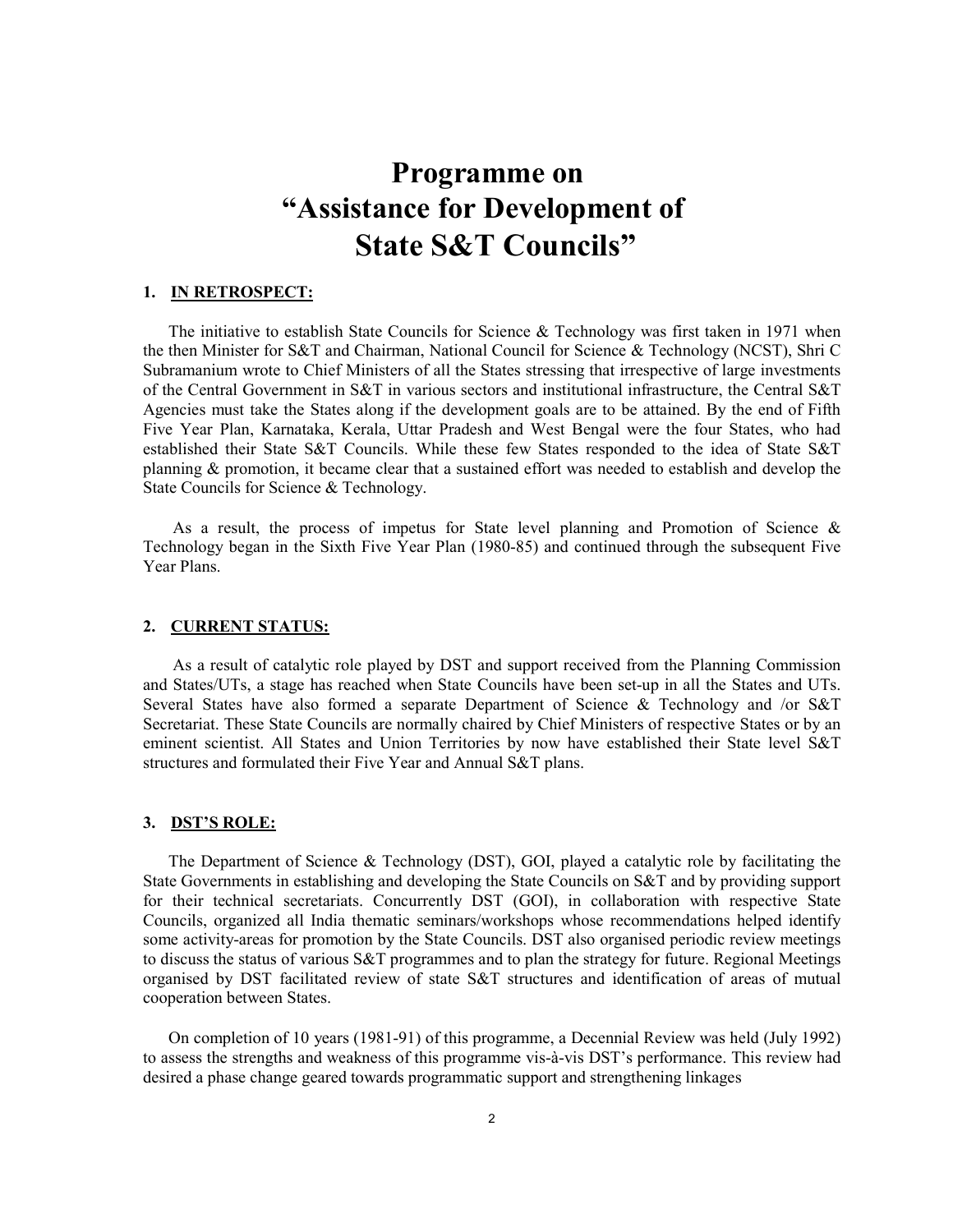between State S&T Councils and Central S&T Agencies by suitably dovetailing various programmes as State S&T Councils with those of Central S&T Agencies.

It was also realised that these State Councils, since their formation have now come of age to initiate a phase where resources in terms of expertise and technology promoted and generated by the Central and State S&T Agencies be pooled together to undertake joint S&T programmes.

# **4. RECENT INITIATIVES**

The beginning of Programmatic Support under the scheme in the Ninth Plan addressed itself to the need felt during Eighth Plan to accelerate S&T activities at the State level so as to ensure integration of S&T for overall socio–economic development with special emphasis on Location Specific Research & Technology Development, Adaptation and Transfer, S&T studies/surveys and information exchange & experience sharing on specific S&T programmes.

# **5. NATURE OF PROJECT SUPPORT UNDER STATE S&T COUNCILS' PROGRAMME**

# **(i) S&T Studies &Surveys :**

This includes support for carrying out S&T studies / surveys including techno-economic analysis, simulation modeling and studies etc; and development of State S&T database, S&T resources; State S&T policy issues; specific status reports etc: The activities under this head should lead to specific action plan for project generation.

### **(ii) Location specific research & technology development :**

Support for identifying/ projectising S&T programmes and for development oriented location specific research and technology development.

### **(iii) Pilot scale demonstration projects:**

Pilot scale demonstration projects including field trials etc based on technologies developed by Central S&T Agencies/ Labs/ Institutions etc. relevant to the State needs.

### **(iv) Replication of success models:**

Replication of successful projects/programmes in other interested States based on successful experiences of a State S&T Council/ State S&T Institute/ NGOs etc.

### **(v) Joint Programming:**

To evolve and support certain joint programmesfocussing on multi-sectoral area based approach to rural/ regional development in cooperation with multiple State & Central Institutions, NGO's and State S&T Councils. These areas should be so identified where S&T intervention could significantly improve the existing socio-economic conditions.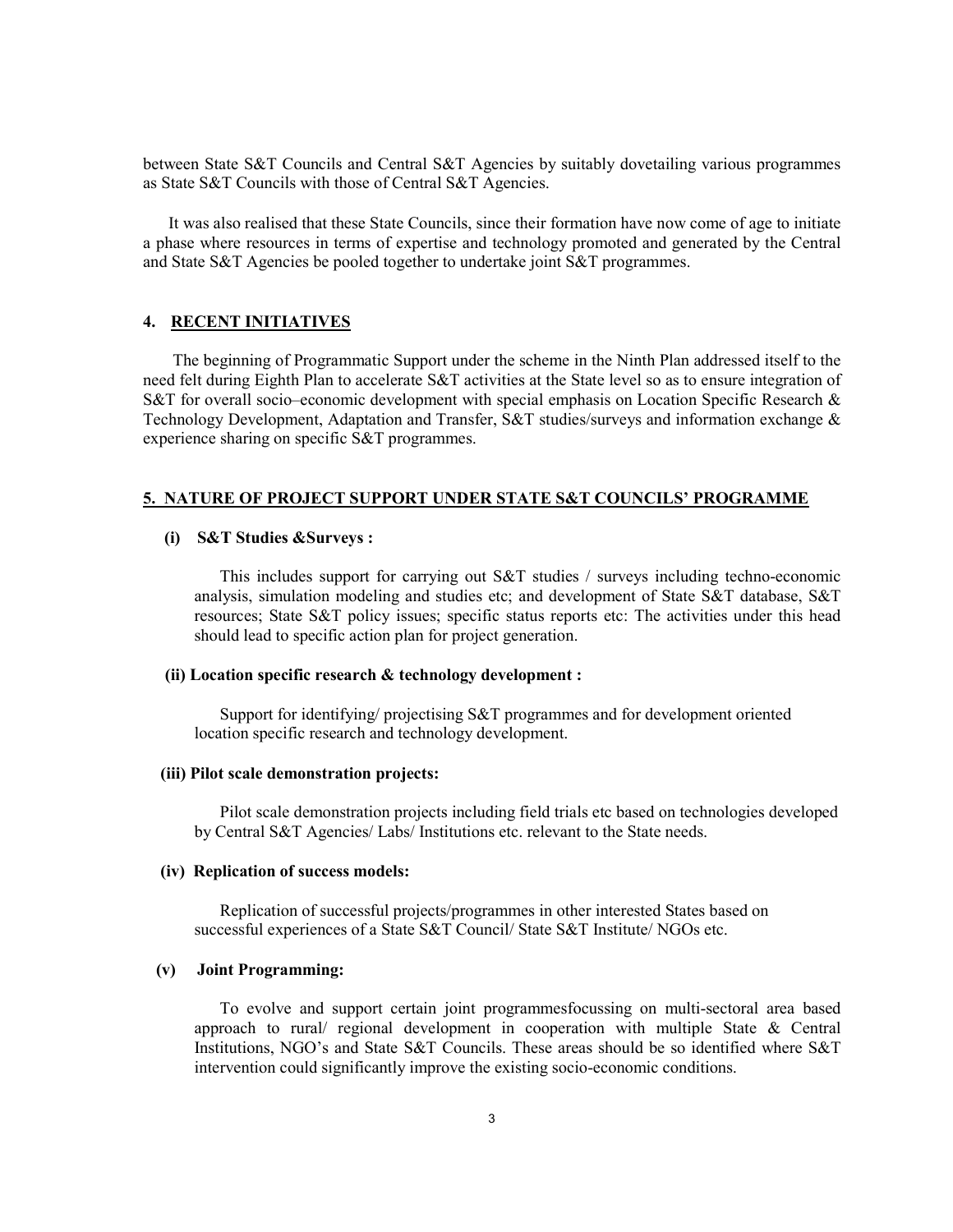### **(vi) Information exchange & experience sharing :**

This would include meetings/ workshops and other means of information exchange and interaction of S&T experts and / or of S&T field activists etc: Workshops on dissemination of specific technology, Project/programme formulation workshops.

# **6. GUIDELINES FOR FORMULATING PROPOSALS**

- 1. The proposal should clearly establish linkage of S&T to overall development of State. The area identified should have potential to contribute in socio-economic upliftment of the people of State.
- 2. DST encourages formulation of proposals through consultative process. Preliminary proposals giving brief information on concept, idea, proposed activity etc may also be submitted. These preliminary proposals could be further refined through mutual discussions, expert advice etc.
- 3. Please orient your proposal objective to a few specific outputs, which could be possible in a duration of 18 months to 36 months (max).
- 4. While writing the proposal, please ensure that scientific and technical details are clearly spelt out.
- 5. Proposals should have specific, concrete, quantifiable objectives.
- 6. The proposals should be based on innovative technologies/ ideas. Major programmes of extension based on proven technologies are also not considered.
- 7. The training programmes should be on specific technologies/ themes. Routine training programmes are not entertained.
- 8. Results of ongoing and completed projects of the organization must be reflected in the formulation of new proposals.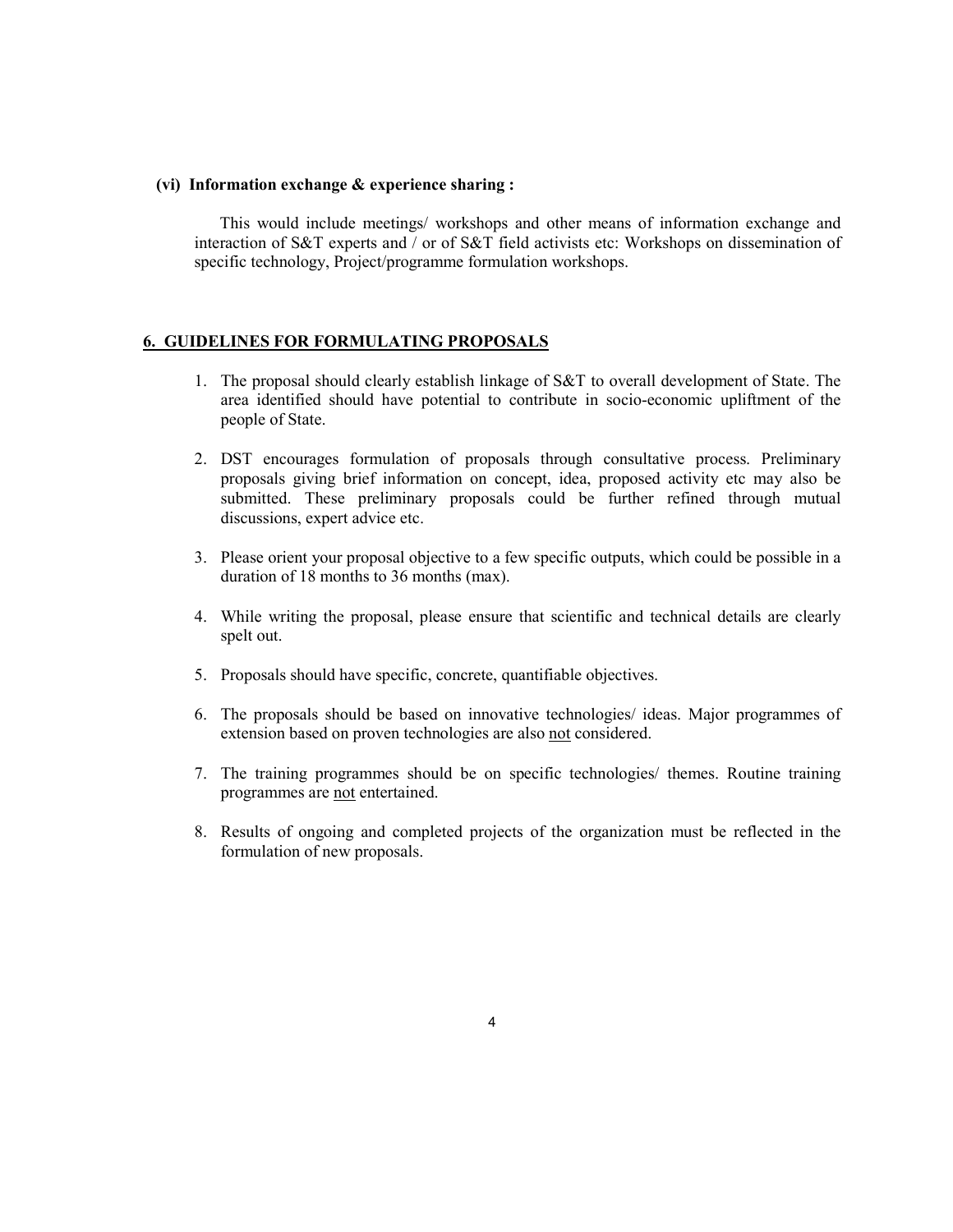All correspondence, including proposals may be sent to the following address:

#### **Dr Neeraj Sharma**

Head Technology Development and Transfer Division Department of Science & Technology Technology Bhawan New Mehrauli Road New Delhi-110 016. Telefax: Telefax :011-26590223 Email: neerajs@nic.in

#### **Er. Ravinder Gaur**

Scientist & Member Secretary (State S&T Programme) Technology Development & Transfer Division (TDT Divn.) Room No. 13 , Hall –A Department of Science & Technology Ministry of Science & Technology Technology Bhavan, New Mehrauli Road, New Delhi-110016 Telephone No: 011- 26590373 E-mail: rgaur@nic.in

# **7. GENERAL TERMS AND CONDITIONS**

- 1. The Principal Institution assumes financial and other administrative responsibilities of the project.
- 2. In case of multi-institutional project, formal agreement from the collaborating institutions/ scientists should support the proposal.
- 3. International travel is not permissible under the project.
- 4. The manpower recruited for the project should be paid as per the rules of the Institute and guidelines of the Government of India.
- 5. The proposals are considered for approval/rejection by Project Evaluation Group (PEG) in DST. The group may seek expert opinion, wherever required.
- 6. It is the policy of DST to maximise the use of an equipment. In this light, Investigator shall permit the use of spare or idle capacities of equipment procured under the project by bonafide users (research workers in other DST funded projects or other projects of the institute)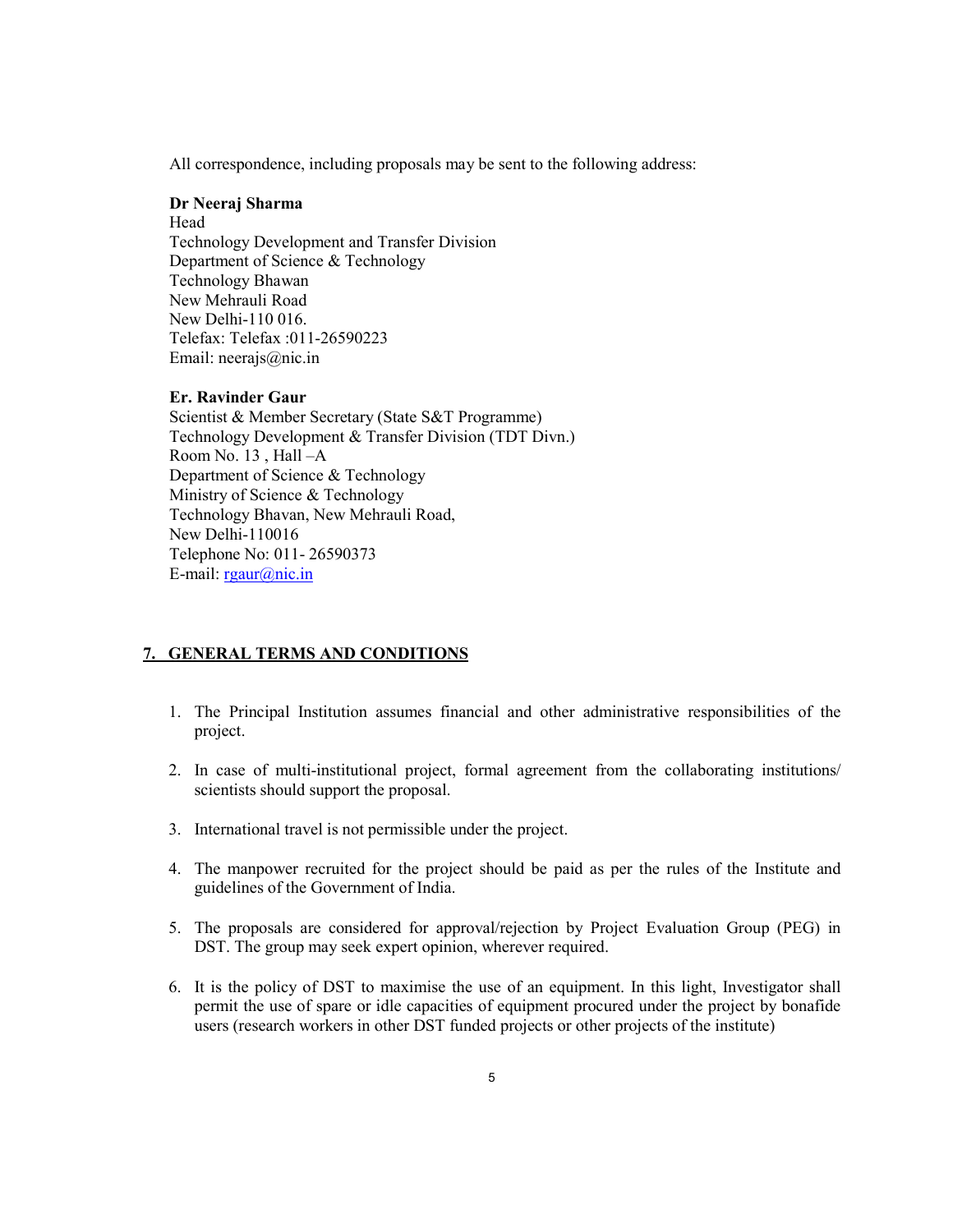## **8. DOCUMENTS/ENCLOSURES REQUIRED WITH THE PROPOSAL:**

- (a) Endorsement from the Head of the Institutions (on letter head)
- (b) Certificate from Investigator(s)

(c) Details of the proposals (2 hard copies of complete project proposal in prescribed format with all enclosures  $(2 \text{ hard copies} + 1 \text{ soft copy as } . \text{doc and } . \text{pdf file})$ 

- (d) Name and address of experts/Institutions who may be interested in the subject/outcome of the project (circulation list).
- (e) Registration Certificate, Memorandum of Association and Rules and Regulation of the Institution.
- (f) Balance sheet, Audited Statement of accounts and the annual report (pertaining to the last three financial years).

# **9. INSTRUCTION FOR FILLING UP THE PROFORMA**

- 1. Please use papers of A-4 size (21 cms x 29 cms).
- 2. Please type as per the layout given in the format on both sides.
- 3. Please do not skip reproduction of any section even if the answer is "nil" or given elsewhere.
- 4. Project title should be precise and should not exceed normally 20 words within two lines.
- 5. Expected total duration of the project should normally be 18 months and in no case should exceed 36 months.
- 6. If project is to be executed by more than one institution /States (which is welcomed) and /or requires regular inputs from other scientists, names of collaborating institutions/scientists/ State S&T Councils may be listed.
- 7. Use telegraphic language to the maximum extent possible for objectives, work plan, methodology, expected outcome etc.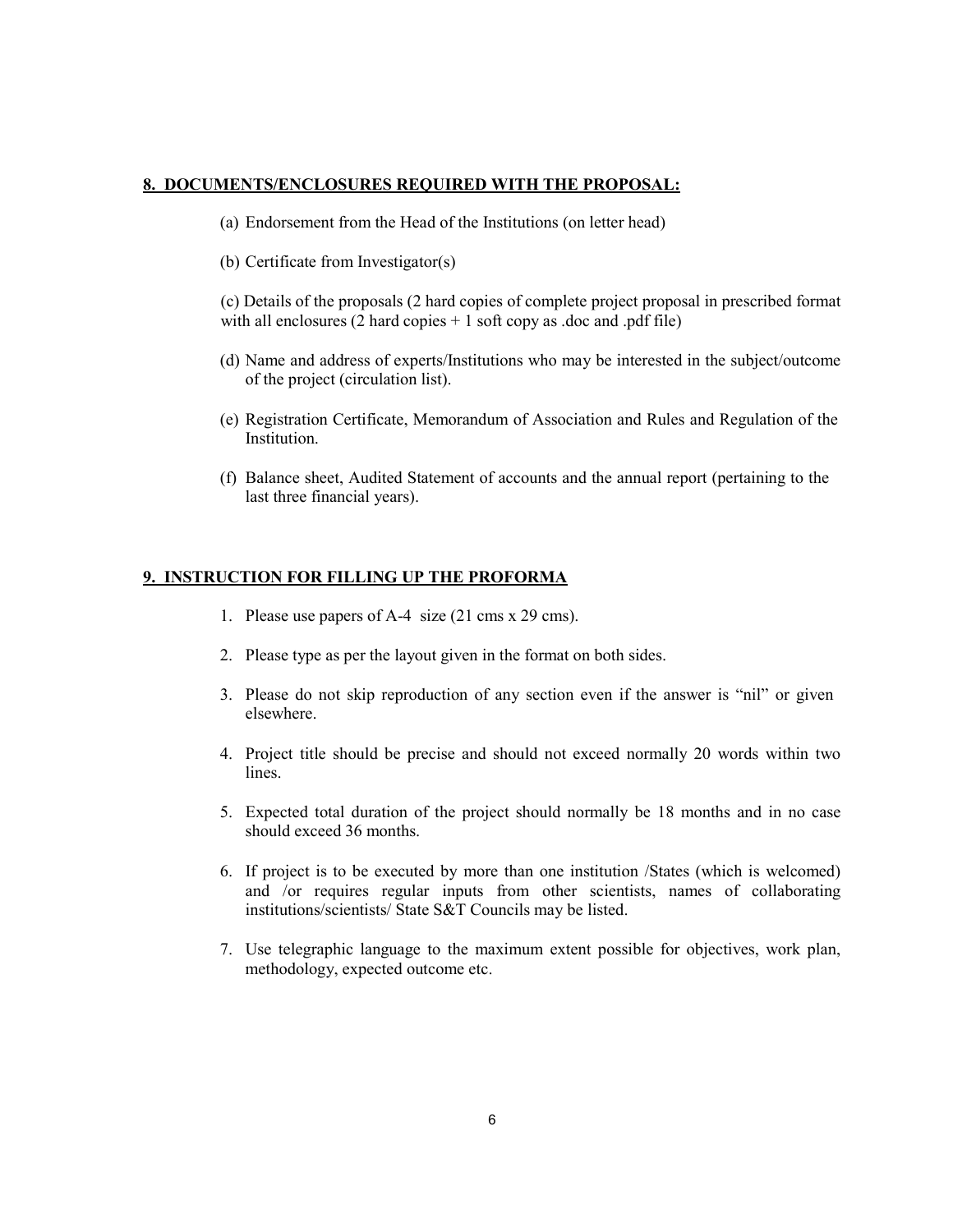# **FORMAT FOR SUBMISSION OF PROPOSALS UNDER "ASSISTANC E FOR DEVELOPMENT OF STATE S&T COUNCILS" PROGRAMME OF DST (GOI)**

(TO BE FILLED BY APPLICANT)

# **A. IDENTIFICATION**

| 1. Project title |
|------------------|
|                  |
|                  |
|                  |

- 3. Broad Area
- (i) S&T Studies/Surveys. (St)
- (ii) Location Specific Research & Technology Development. (LSR)
- (iii) S&T Demonstration Projects. (DP)
- (iv) Replication of Successful Models. (RP)
- (v) Joint S&T Programmes on specific theme.(please specify) (JP)
- vi) Information Exchange & Experience Sharing. (IE)
- 4. Duration: (number of months)
- 5. Total Cost:
- 6. Principal Investigator :
	- 6.1 Name :
	- 6.2 Department:
	- 6.3 Designation:
	- 6.4 Organisation/Institution Name:
	- 6.5 Address (Including Telephone (official & residence), E-mail, Fax) Pin :
	- 6.6 Date of Birth :
	- 6.7 Sex ( M/F):
	- 6.8 Mobile No.(mandatory):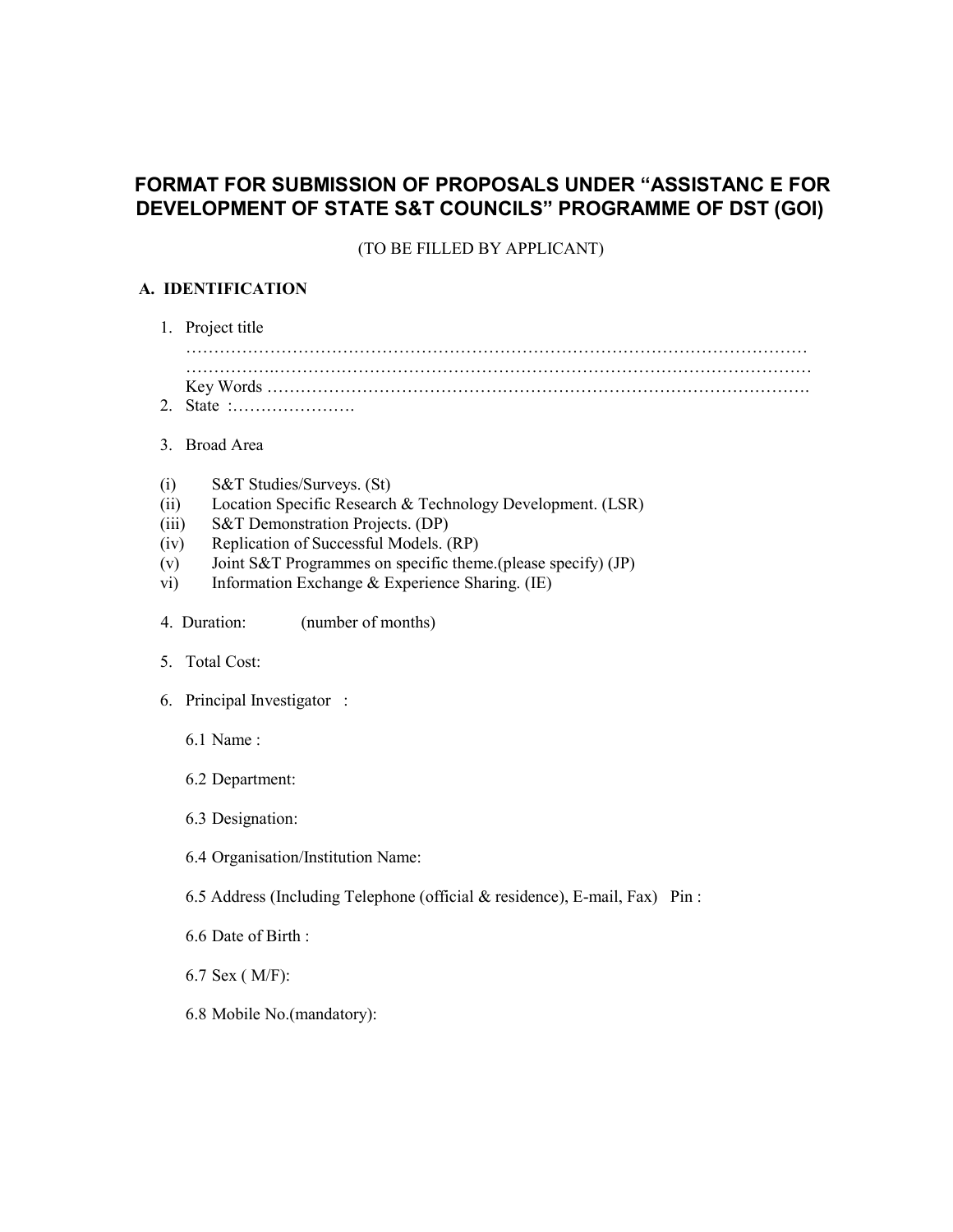- 7. Co-Investigator :
	- 7.1 Name :
	- 7.2 Designation:
	- 7.3 Department:
	- 7.4 Organisation/Inst. Name:
	- 7.5 Address : ( Including Telephone (official & residence), E-mail, Fax) Pin :
	- 7.6 Date of Birth:
	- 7.7 Sex (M/F):
- 8. Capability of the Organisation:
	- (a) Expertise available
	- (b) List of on-going and completed projects giving the following details.

| <b>Project Title</b> | Start date | <b>Completion date</b> | <b>Project cost</b> | <i>Sponsoring</i><br>  organisation |
|----------------------|------------|------------------------|---------------------|-------------------------------------|
|                      |            |                        |                     |                                     |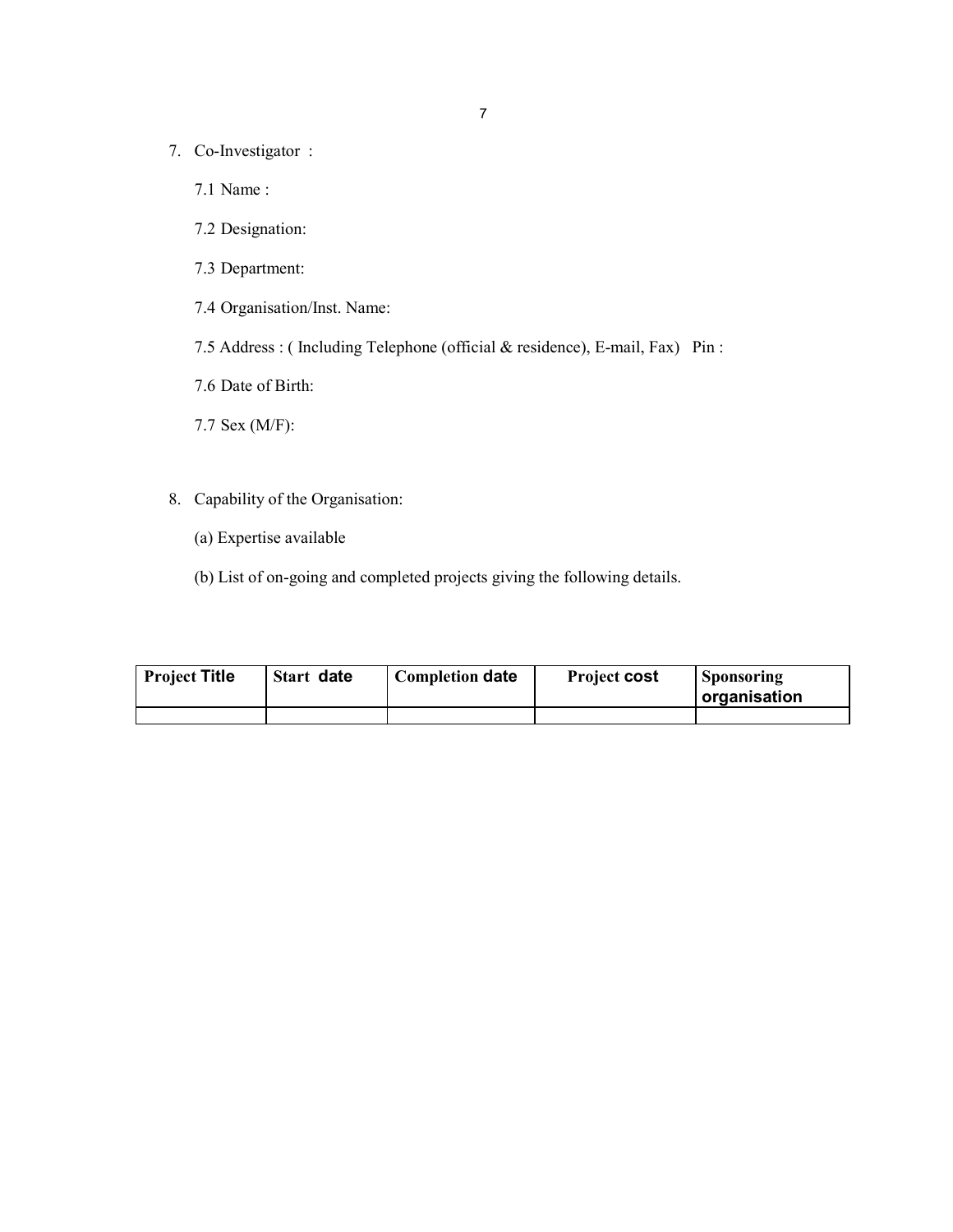# **B. TECHNICAL DETAILS**

8

# **1. Background**

- 1.1 Description of problem
- 1.2 Review of work already done
- 1.3 Rationale for taking up the project
- 1.4 Relevance to State priorities
- 1.5 Financial resources committed at State level

### **2. Challenge & Constraints**

Please identify strengths and weaknesses of the implementers vis-à-vis current project in terms of technical expertise, team building, past record etc. Also list the perceived opportunities and threats and describe how PI/Organisation proposes to capitalise on them or avert them.

# **3. Description of Proposal**

- 3.1 Objectives of the project. ( Brief and to the point)
- 3.2 Preliminary Investigations done by organisation. ( if any )
- 3.3 S&T component in the project.
- 3.4 Linkage with S&T Instts./NGO,s/resource persons/ R&D organisation/ Industry for technical backup.
- 3.5 Other organisations working in this area
- 3.6 Methodology detailing stepwise activities and sub-activities.

### **4. Work Plan**

Phase-wise plan of action upto post project activities detailing time schedule Milestones may clearly be indicated . PERT/GANTT chart may be attached .

### **5. Output of the Project**

Attempt may be made to quantify output in measurable parameters.

**6. Likely Impact** ( Please attempt to quantify)

# **7. Parameters for monitoring effectiveness of project**

# **8. Suggested Post Project Activities**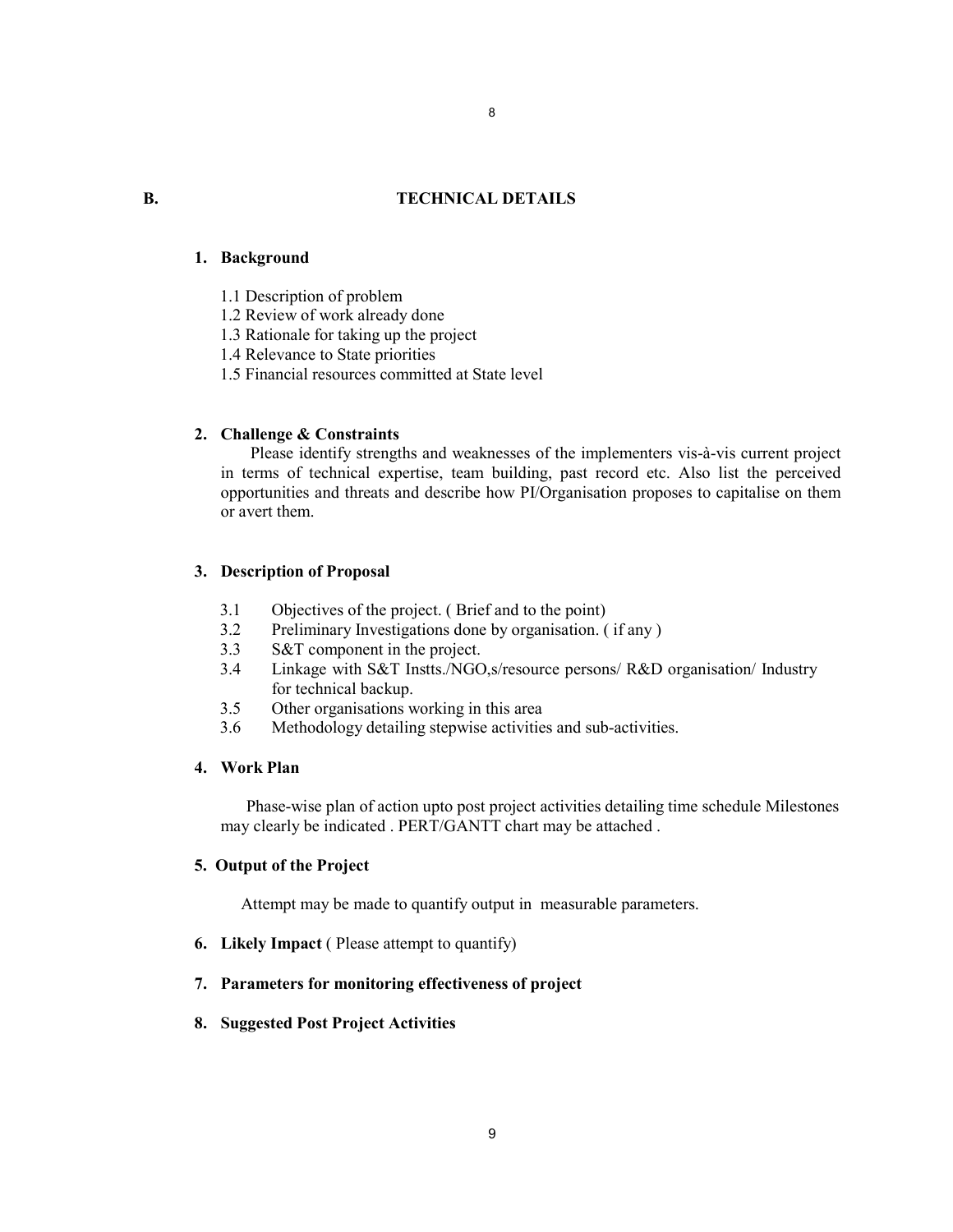|      |                                                                                    |               |                                  | $($ <i>m</i> $\ldots$ $\mu$ $\ldots$ $\mu$ |       |
|------|------------------------------------------------------------------------------------|---------------|----------------------------------|--------------------------------------------|-------|
| Item |                                                                                    | <b>BUDGET</b> |                                  |                                            |       |
|      |                                                                                    |               | $1st$ Year $2nd$ Year $3rd$ Year |                                            | Total |
|      | A. Recurring                                                                       |               |                                  |                                            |       |
|      | 1. Salaries/Wages<br>2. Consumables<br>3. Travel<br>4. Other Costs<br>5. Over Head |               |                                  |                                            |       |
|      | B. Non-Recurring<br>Permanent Equipment                                            |               |                                  |                                            |       |
|      | Grand Total (A+B)                                                                  |               |                                  |                                            |       |

(In Rupees)

- Financial Year : April to March.
- Count six months from submission of the proposal to arrive at expected time point for commencement of the project.
- Please provide brief justification for each head of expenditure ( 100 words for each).

# **BUDGET FOR SALARIES/WAGES**

|                                              |         | (In Rupees)                                                        |  |  |  |
|----------------------------------------------|---------|--------------------------------------------------------------------|--|--|--|
| Designation<br>(number of                    | Monthly | <b>BUDGET</b>                                                      |  |  |  |
| persons)                                     |         | $1st$ yr. $2nd$ yr. $3rd$ yr. Total<br>(m.m.) (m.m.) (m.m.) (m.m.) |  |  |  |
| Full time<br>$\ddot{i}$<br>$\overline{ii}$   |         |                                                                    |  |  |  |
| Part time<br>$\ddot{i}$<br>$\overline{ii}$ ) |         |                                                                    |  |  |  |
| Total                                        |         |                                                                    |  |  |  |

m.m. man months to be given within brackets before the budget amount.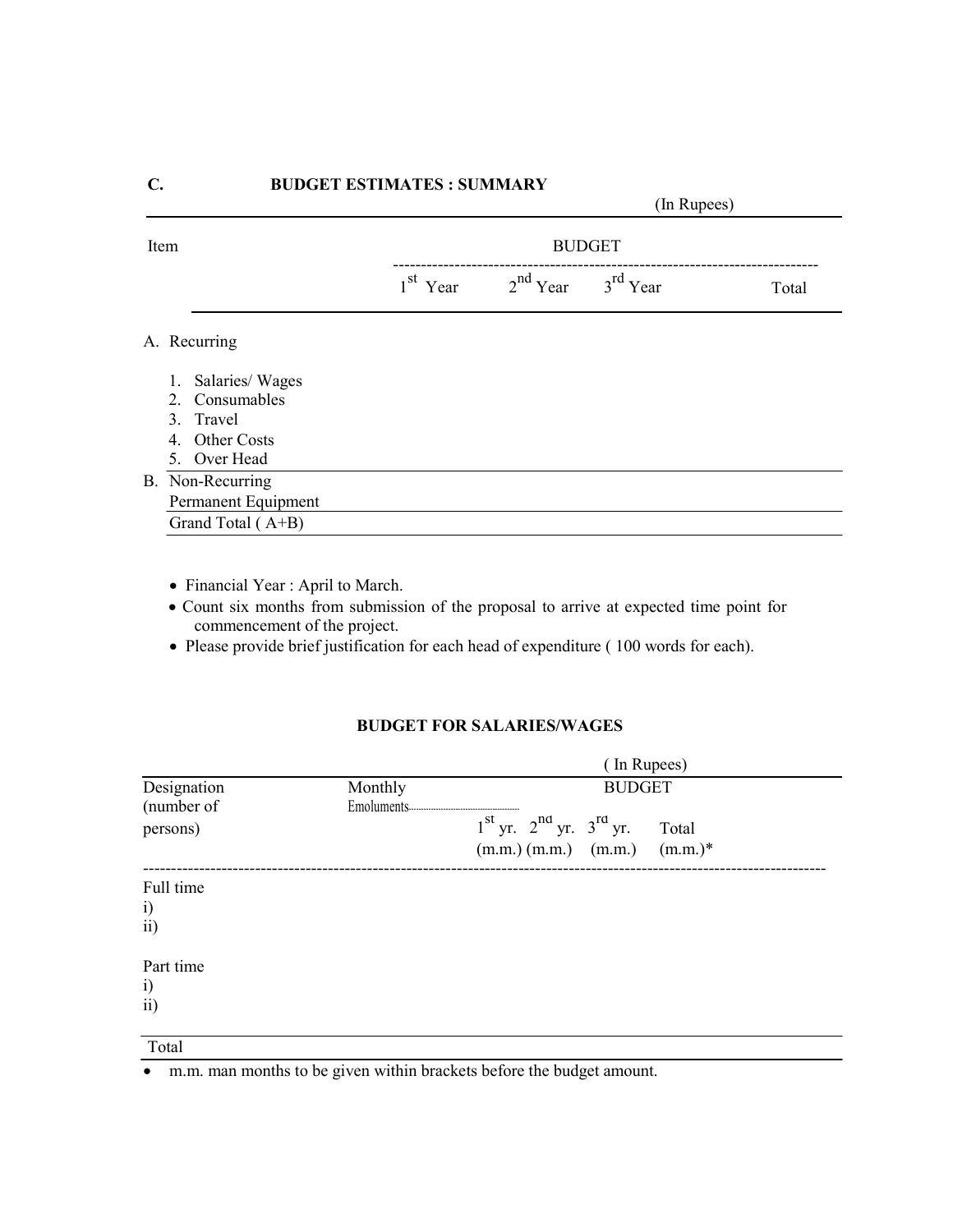|                                                   |                                       |                                                                                                                                                   |                                      | (In Rupees) |       |  |
|---------------------------------------------------|---------------------------------------|---------------------------------------------------------------------------------------------------------------------------------------------------|--------------------------------------|-------------|-------|--|
| Items                                             |                                       | <b>BUDGET</b>                                                                                                                                     |                                      |             |       |  |
|                                                   | $1st$ Year                            |                                                                                                                                                   | $2^{nd}$ Year $3^{rd}$ Year          | Total       |       |  |
| Total                                             |                                       |                                                                                                                                                   |                                      |             |       |  |
|                                                   |                                       | <b>BUDGET FOR TRAVEL</b>                                                                                                                          |                                      |             |       |  |
| Items                                             |                                       | <b>BUDGET</b>                                                                                                                                     |                                      | (In Rupees) |       |  |
|                                                   | $1^{\text{st}}$<br>yr.                | $\frac{1}{2^{n\alpha}}$<br>yr.                                                                                                                    | $3^{ra}$<br>yr.                      |             | Total |  |
| Travel 1. Local*                                  |                                       |                                                                                                                                                   |                                      |             |       |  |
| Out Station *<br>2.                               |                                       |                                                                                                                                                   |                                      |             |       |  |
| Total                                             |                                       |                                                                                                                                                   |                                      |             |       |  |
|                                                   |                                       |                                                                                                                                                   |                                      |             |       |  |
|                                                   |                                       |                                                                                                                                                   |                                      |             |       |  |
|                                                   |                                       | <b>BUDGET FOR OTHER COSTS</b><br>(specify the items with rate/quanitity/if training specify the number<br>of training/workshop, participants etc) |                                      |             |       |  |
|                                                   |                                       |                                                                                                                                                   |                                      |             |       |  |
|                                                   |                                       | <b>BUDGET</b>                                                                                                                                     |                                      | (In Rupees) |       |  |
|                                                   | $1^{\overline{\text{st}}}$<br>yr.     | $2^{na}$<br>yr.                                                                                                                                   | $3^{ra}$<br>yr.                      |             | Total |  |
| * Please specify.<br>Items<br>Contingencies<br>a. |                                       |                                                                                                                                                   |                                      |             |       |  |
|                                                   |                                       |                                                                                                                                                   |                                      |             |       |  |
| Others                                            |                                       |                                                                                                                                                   |                                      |             |       |  |
|                                                   |                                       |                                                                                                                                                   |                                      |             |       |  |
|                                                   |                                       |                                                                                                                                                   |                                      |             |       |  |
|                                                   | <b>BUDGET FOR PERMANENT EQUIPMENT</b> |                                                                                                                                                   |                                      |             |       |  |
|                                                   |                                       |                                                                                                                                                   |                                      |             |       |  |
|                                                   | Name of equipment *                   |                                                                                                                                                   | (In Rupees)<br><b>Estimated</b> cost |             |       |  |
|                                                   |                                       |                                                                                                                                                   |                                      |             |       |  |
| b.<br>Total<br>Sl. No.<br>1.<br>2.                |                                       |                                                                                                                                                   |                                      |             |       |  |

• Please give justification for each equipment.

10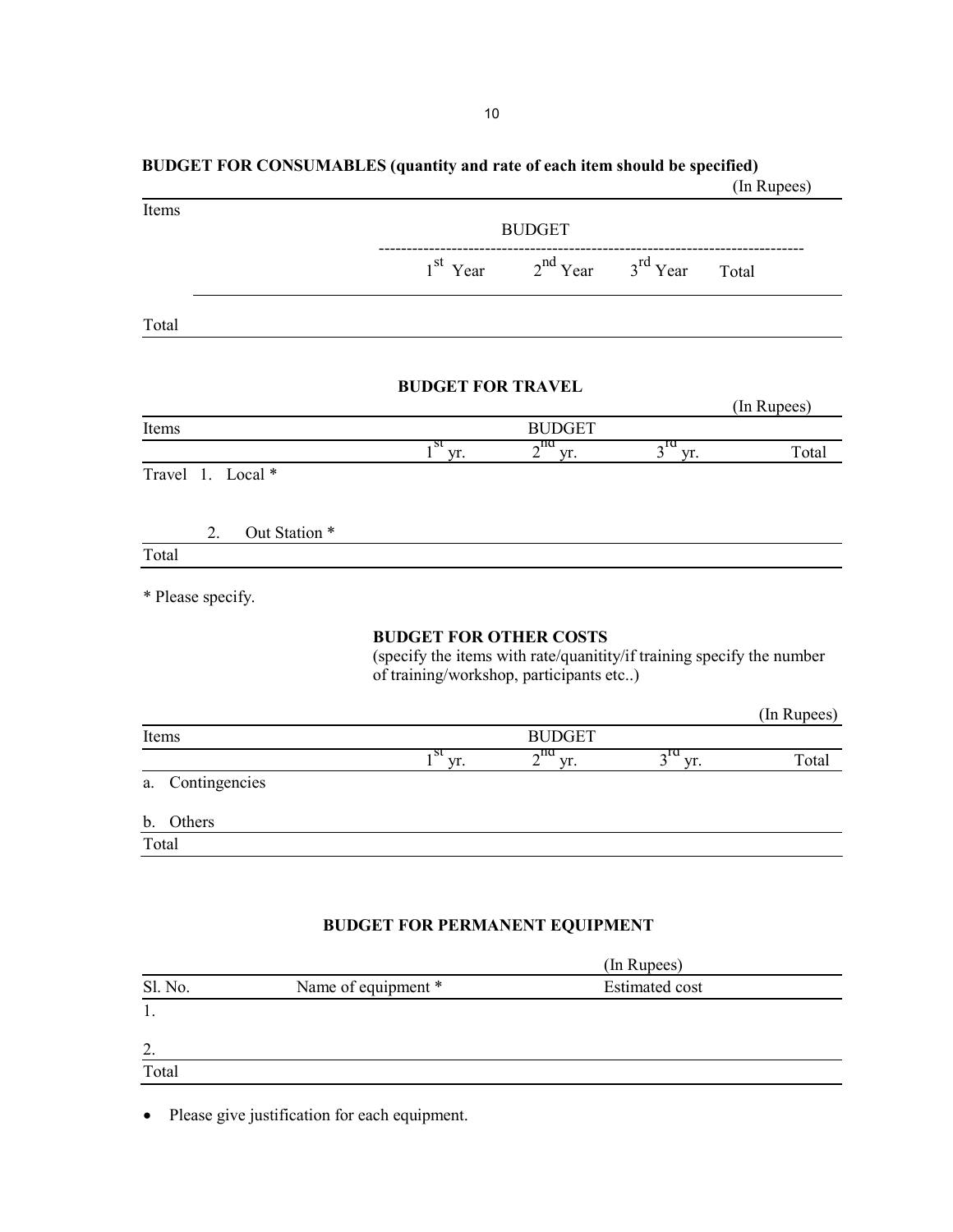| D.                                                 | PROFORMA FOR BIODATA OF INVESTIGATORS                 |            |                  |
|----------------------------------------------------|-------------------------------------------------------|------------|------------------|
|                                                    |                                                       |            |                  |
| A. Name:                                           |                                                       |            |                  |
| B. Date of Birth:                                  |                                                       |            |                  |
| C. Institution:                                    |                                                       |            |                  |
| D. Whether belongs to SC/ST:                       |                                                       |            |                  |
| E. Academic<br>career:<br>Professiona<br>1 career: |                                                       |            |                  |
| F.                                                 | Award/prize/ certificate etc won by the investigator: |            |                  |
| G. Publication (Numbers only):                     |                                                       |            |                  |
| <b>Books</b><br>Patents                            | Research Paper, report<br>Others (please specify)     |            | General articles |
| H. List of completed and on going projects         |                                                       |            |                  |
| Sl. No.<br>Title of project                        | Duration                                              | Total cost | Funding Agency   |
|                                                    | From<br>To                                            |            |                  |
| Projects submitted                                 |                                                       |            |                  |
| Sl. No.<br>Title of project                        | Name of Organisation                                  |            | <b>Status</b>    |

(Name & Signature)

Date…………………….. Place……………………. 11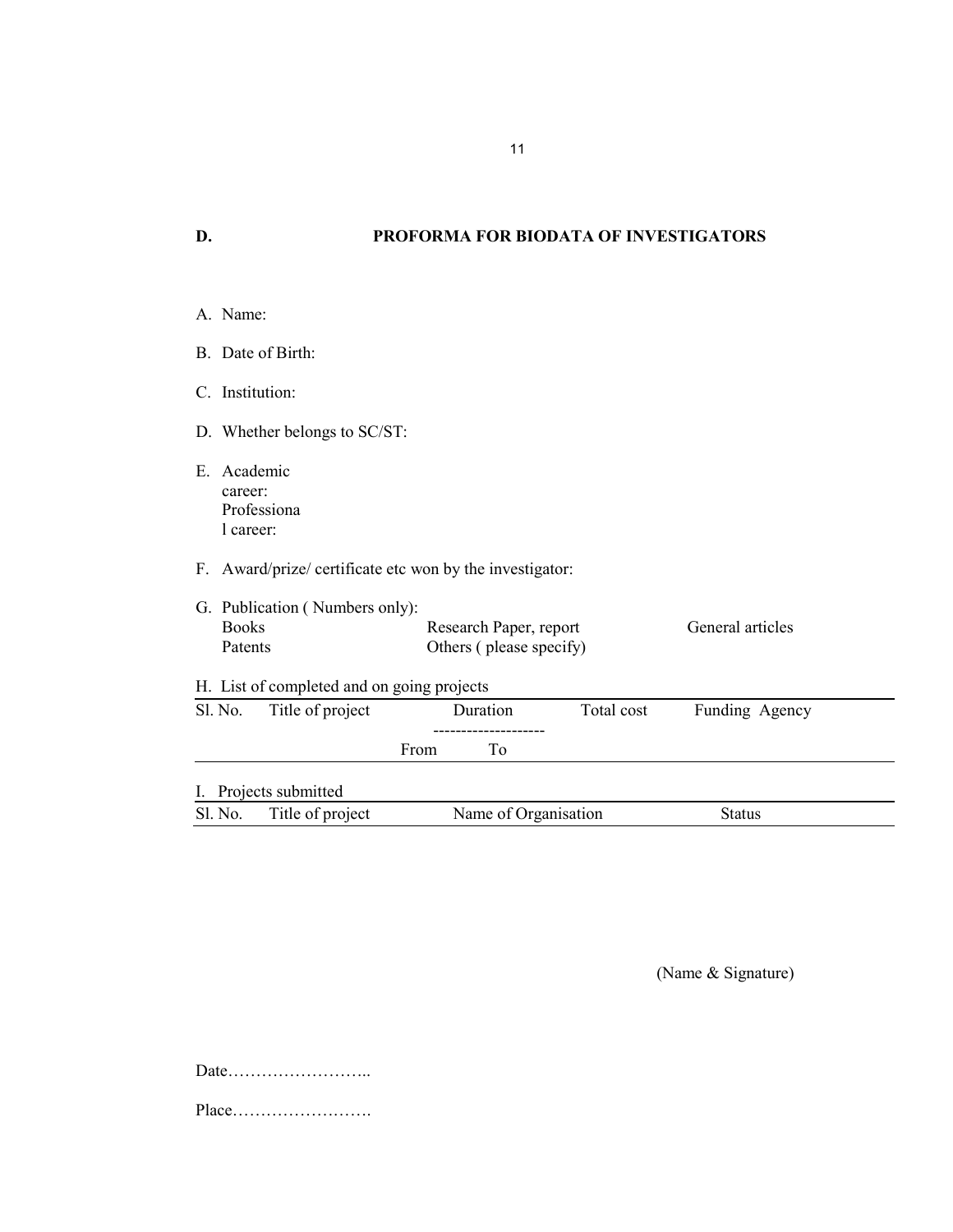# **Annexure-I**

# **ENDORSEMENT FROM THE HEAD OF INSTITUTION** (TO BE GIVEN ON LETTER HEAD)

#### PROJECT TITLE:

----------------------------------------------------------------------------------------------------------------- -----------------------------------------------------------------------------------------------------------------

- 1. Certified that the Institute welcomes participation of Dr./Shri/Smt/Km.----------------------- ----------------------------------as the Principal Investigator and Dr./Shri/Smt/Km.-------------- ----------------------------------------------as the Co-Investigator for the project and that in the unforeseen event of discontinuance by the Principal Investigator, the Co-Investigator will assume the responsibility of the fruitful completion of the project ( with due intimation to DST (GOI).
- 2. Certified that the equipment, other basic facilities and such other administrative facilities as per terms and conditions of the grant, will be extended to investigator(s) throughout the duration of the project.
- 3. Institute assumes to undertake the financial and other management responsibilities of the project.
- 4. Institute will provide the infrastructure facility for the installation of the Plasma pyrolysis system for Plastic / Biomedical waste management and over take responsibility of maintaining the system after installation .

Name and Signature of Head of Institutions Director/Vice Chancellor/President of Society

Date : …………………………..

Place : ………………………….

# **REMARKS**

In regard to research proposals emanating from scientific institutions/ laboratories under various scientific departments the Head of the institution is required to provide a justification indicating clearly whether the research proposal falls in line with the normal research activities of the institution or not and if not, the scientific reasons which merit its consideration by Department of Science & Technology.